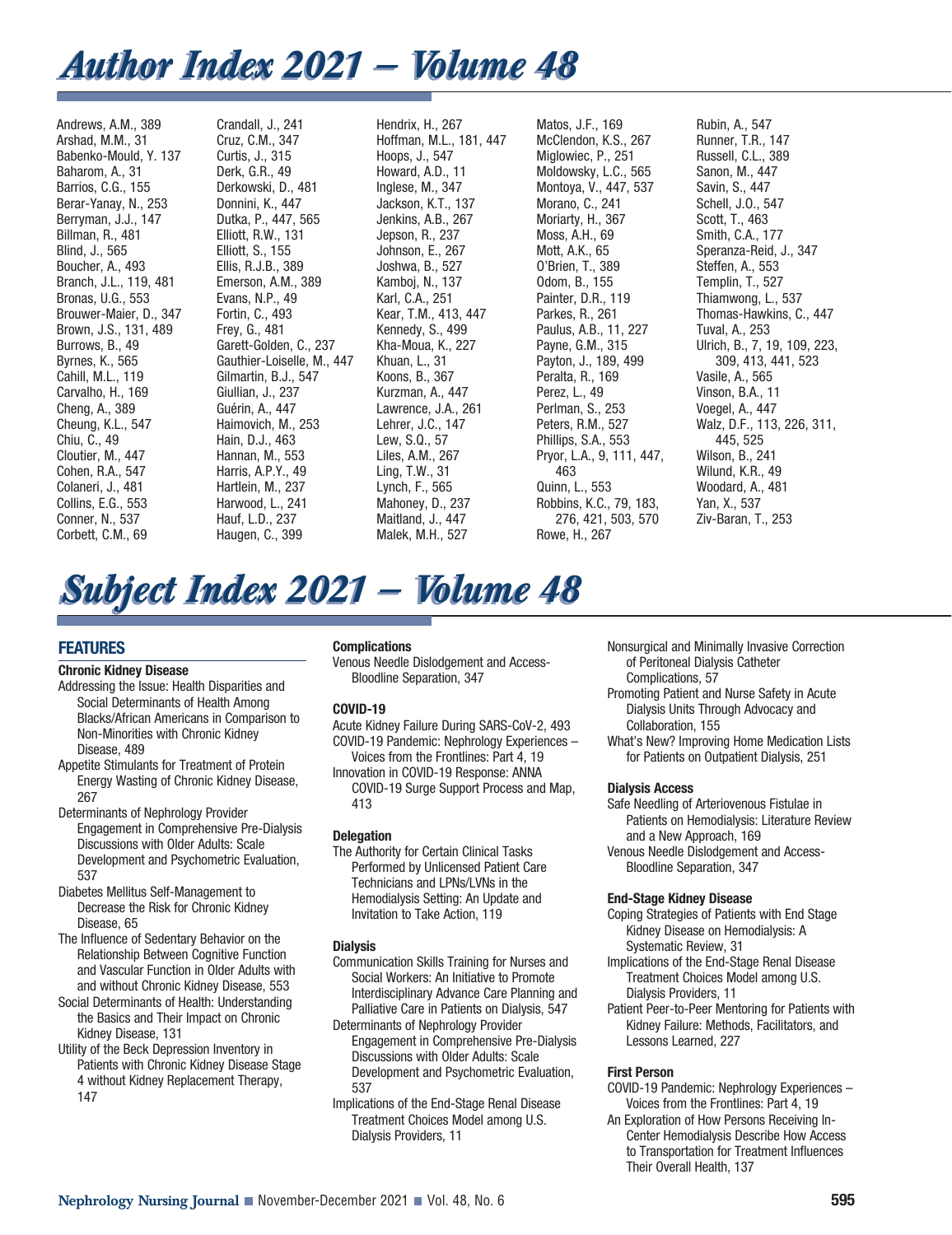#### **Hemodialysis**

- The Authority for Certain Clinical Tasks Performed by Unlicensed Patient Care Technicians and LPNs/LVNs in the Hemodialysis Setting: An Update and Invitation to Take Action, 119
- Coping Strategies of Patients with End Stage Kidney Disease on Hemodialysis: A Systematic Review, 31
- Evaluating Subjective and Objective Fatigue Immediately Before and After Hemodialysis: A Within-Subjects' Design, 527
- An Exploration of How Persons Receiving In-Center Hemodialysis Describe How Access to Transportation for Treatment Influences Their Overall Health, 137
- Hemolysis as Cause of Hemodialysis Blood Leak Alarm: Case Study of a Patient with Freshwater Near-Drowning, 237
- Lessons Learned: Implementation of a Peer-to-Peer Mentor Program in Individuals Requiring Hemodialysis, 399
- Patient Peer-to-Peer Mentoring for Patients with Kidney Failure: Methods, Facilitators, and Lessons Learned, 227
- Safe Needling of Arteriovenous Fistulae in Patients on Hemodialysis: Literature Review and a New Approach, 169
- Water Treatment for Hemodialysis: Keeping Patients Safe, 315
- Working on Wellness: Impact of a Pilot Workplace Wellness Program in a Hemodialysis Center, 49

#### **Kidney Donation**

Dissolving Disincentives to Living Kidney Donation, 481

#### **Medication**

- SystemCHANGE™ Solutions to Improve Medication Adherence in Kidney Transplant Recipients: A Secondary Data Analysis, 389 What's New? Improving Home Medication Lists
- for Patients on Outpatient Dialysis, 251

#### **Nurse Well-Being**

- How Do You Be Your Best Self in a Vexatious World? 261
- Mental Health and Health-Related Quality of Life Among Nephrology Nurses: A Survey-Based Cross-Sectional Study, 447
- Organizational Commitment Is Negatively Associated with Burnout Among Nephrology Nurses, 253
- Resilience, Mindfulness, and Self-Compassion: Tools for Nephrology Nurses, 241
- Working on Wellness: Impact of a Pilot Workplace Wellness Program in a Hemodialysis Center, 49

#### **Nursing Continuing Professional Development**

- Acute Kidney Failure During SARS-CoV-2, 493
- Addressing the Issue: Health Disparities and Social Determinants of Health Among Blacks/African Americans in Comparison to Non-Minorities with Chronic Kidney Disease, 489
- Appetite Stimulants for Treatment of Protein Energy Wasting of Chronic Kidney Disease, 267
- The Authority for Certain Clinical Tasks Performed by Unlicensed Patient Care Technicians and LPNs/LVNs in the Hemodialysis Setting: An Update and Invitation to Take Action, 119
- Communication Skills Training for Nurses and Social Workers: An Initiative to Promote Interdisciplinary Advance Care Planning and Palliative Care in Patients on Dialysis, 547
- Coping Strategies of Patients with End Stage Kidney Disease on Hemodialysis: A Systematic Review, 31
- Determinants of Nephrology Provider Engagement in Comprehensive Pre-Dialysis Discussions with Older Adults: Scale Development and Psychometric Evaluation, 537
- Diabetes Mellitus Self-Management to Decrease the Risk for Chronic Kidney Disease, 65
- Dissolving Disincentives to Living Kidney Donation, 481
- Evaluating Subjective and Objective Fatigue Immediately Before and After Hemodialysis: A Within-Subjects' Design, 527
- An Exploration of How Persons Receiving In-Center Hemodialysis Describe How Access to Transportation for Treatment Influences Their Overall Health, 137
- Hemolysis as Cause of Hemodialysis Blood Leak Alarm: Case Study of a Patient with Freshwater Near-Drowning, 237
- How Do You Be Your Best Self in a Vexatious World? 261
- Impact of Structural Racism on Kidney Health: A Scoping Review, 463
- Implications of the End-Stage Renal Disease Treatment Choices Model among U.S. Dialysis Providers, 11
- The Influence of Sedentary Behavior on the Relationship Between Cognitive Function and Vascular Function in Older Adults with and without Chronic Kidney Disease, 553
- Lessons Learned: Implementation of a Peer-to-Peer Mentor Program in Individuals Requiring Hemodialysis, 399
- Managing Research in a Chaotic Environment, 565
- Nonsurgical and Minimally Invasive Correction of Peritoneal Dialysis Catheter Complications, 57
- Organizational Commitment Is Negatively Associated with Burnout Among Nephrology Nurses, 253
- Patient Peer-to-Peer Mentoring for Patients with Kidney Failure: Methods, Facilitators, and Lessons Learned, 227
- Promoting Patient and Nurse Safety in Acute Dialysis Units Through Advocacy and Collaboration, 155
- Resilience, Mindfulness, and Self-Compassion: Tools for Nephrology Nurses, 241
- Safe Needling of Arteriovenous Fistulae in Patients on Hemodialysis: Literature Review and a New Approach, 169
- Social Determinants of Health: Understanding the Basics and Their Impact on Chronic Kidney Disease, 131
- Systematic Review of Disparities in Kidney Transplantation Prior to Implementation of the Kidney Allocation System and Directions for Research, 367
- SystemCHANGE™ Solutions to Improve Medication Adherence in Kidney Transplant Recipients: A Secondary Data Analysis, 389
- Utility of the Beck Depression Inventory in Patients with Chronic Kidney Disease Stage 4 without Kidney Replacement Therapy, 147
- Venous Needle Dislodgement and Access-Bloodline Separation, 347
- Water Treatment for Hemodialysis: Keeping Patients Safe, 315
- What's New? Improving Home Medication Lists for Patients on Outpatient Dialysis, 251
- Working on Wellness: Impact of a Pilot Workplace Wellness Program in a Hemodialysis Center, 49

#### **Peritoneal Dialysis**

Nonsurgical and Minimally Invasive Correction of Peritoneal Dialysis Catheter Complications, 57

#### **Social Determinants of Health**

- Addressing the Issue: Health Disparities and Social Determinants of Health Among Blacks/African Americans in Comparison to Non-Minorities with Chronic Kidney Disease, 489
- Impact of Structural Racism on Kidney Health: A Scoping Review, 463

#### **Transplant**

- Dissolving Disincentives to Living Kidney Donation, 481
- Systematic Review of Disparities in Kidney Transplantation Prior to Implementation of the Kidney Allocation System and Directions for Research, 367
- SystemCHANGE™ Solutions to Improve Medication Adherence in Kidney Transplant Recipients: A Secondary Data Analysis, 389